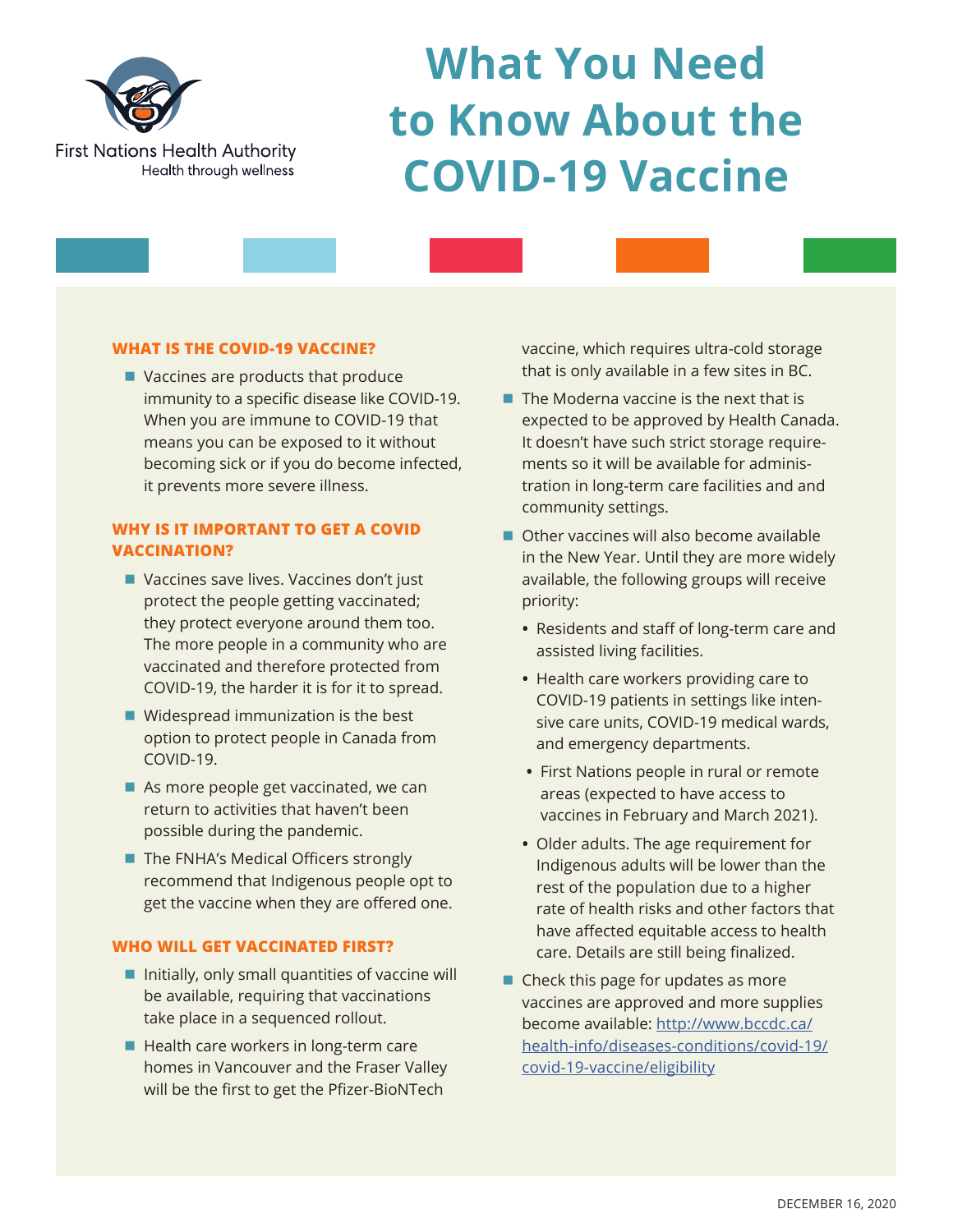#### **HOW DOES THE VACCINE WORK?**

- The first COVID-19 vaccines are called messenger RNA (mRNA) vaccines. RNA stands for ribonucleic acid, which is a molecule that provides cells with instructions for making proteins. These vaccines essentially teach our cells how to make the coronavirus's spike protein and trigger an immune response if we become infected with the virus.
- $\blacksquare$  The Pfizer and Moderna mRNA vaccines require two doses to be fully effective. The second dose is administered about three weeks after the first.
- $\blacksquare$  Clinical trials showed a 70 per cent effectiveness rate beginning seven to 10 days after the first dose and a 95 per cent effectiveness rate beginning seven to 10 days after the second dose.
- $\blacksquare$  As with any vaccine, the COVID-19 vaccines may not fully protect all those who receive them.
- Questions remain about how long immunity lasts and whether a vaccinated person can still transmit the disease. Research into these and other questions continues.

# **IS THE COVID-19 VACCINATION SAFE?**

- $\blacksquare$  Vaccines are safe. To ensure vaccines are safe, there are many processes and standards in place.
- $\blacksquare$  In Canada, new vaccines must go through three phases of clinical trials (studies) before being approved for use in the general public. There are hundreds or even thousands of participants who volunteer to participant in the third phase of the clinical trials. These trials provide crucial information on vaccine safety as well as effectiveness. After clinical trials, Health Canada must approve any vaccine before it is used in Canada.
- $\blacksquare$  Before a vaccine is offered in Canada, Health Canada will ensure:
- **•** It's safe
- **•** It works
- **•** There are consistent, high-quality manufacturing processes
- **•** That the benefits of getting the vaccine outweigh the risks of not getting it
- $\blacksquare$  There is strong evidence that the vaccine is safe and works for people 16 years and over - including seniors – and that it is highly effective across age, sex, race and ethnicity.
- COVID-19 vaccines have not yet been tested in people who are under 16 years old, pregnant, or have immune-compromising conditions (e.g., people undergoing chemotherapy). The vaccine isn't recommended for these people at this time.
- $\blacksquare$  As more data becomes available, Health Canada will assess new clinical data, such as evidence to support use in broader populations (e.g., children).
- $\blacksquare$  The vaccine is recommended for people with underlying health conditions, such as diabetes and/or heart disease. This is because people with underlying health conditions are vulnerable to developing a severe illness if they do get coronavirus, and vaccines are the most effective way to prevent that from happening.
- **n** If you had, or may have had, COVID-19 you should still get the vaccine when it's available to you. This is because you may not be immune to the virus that causes COVID-19 and you could get infected again and become sick.

### **WHAT ARE THE SIDE EFFECTS?**

- Only minor side effects were observed in clinical trials, similar to ones you might get from any shots.
- $\blacksquare$  These include pain at injection site, tiredness, headache, muscle pain, chills, joint pain, and fever. These reactions are mild and generally last one to two days.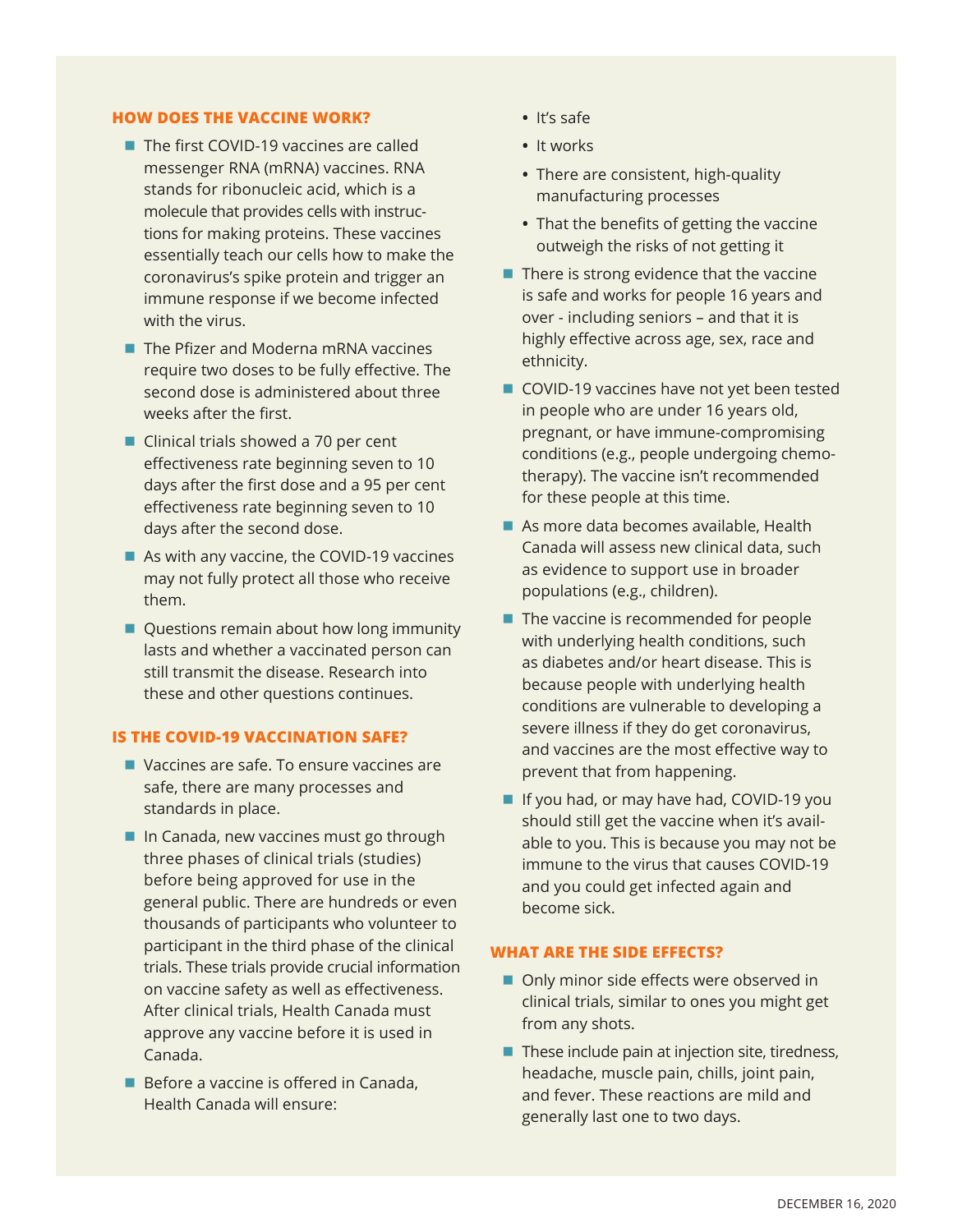- $\blacksquare$  Should you develop any serious symptoms or symptoms that could be an allergic reaction, seek medical attention right away. Symptoms of an allergic reaction include: hives (bumps on the skin that are often very itchy); swelling of the face, tongue or throat; difficulty breathing. This is why you are asked to wait 15 minutes before you leave the clinic after getting a vaccination.
- $\blacksquare$  If you have experienced a serious allergic reaction to another vaccine, drug or food, you should talk to your health professional before you receive the vaccine.
- $\blacksquare$  The vaccine ingredients are published here: [https://covid-vaccine.canada.ca/info/pfizer](https://covid-vaccine.canada.ca/info/pfizer-biontech-covid-19-vaccine-en.html)[biontech-covid-19-vaccine-en.html](https://covid-vaccine.canada.ca/info/pfizer-biontech-covid-19-vaccine-en.html)
- $\blacksquare$  Vaccines continue to be monitored for safety after they are approved. They are monitored locally, provincial, nationally and globally. If you have an adverse reaction following immunization, it is important you let your immunization provider know.

#### **I STILL FEEL NERVOUS ABOUT THE VACCINE**

- $\blacksquare$  Vaccination is a personal choice that most Canadians agree is part of good health and important for prevention of serious disease.
- $\blacksquare$  The COVID vaccine is an option the FNHA's Medical Officers recommend to protect you, your family and your community.
- $\blacksquare$  Feeling worried or hesitant is normal when something is new and it is understandable that some people – especially Indigenous people – may lack trust in the medical system. However, vaccine trials go through rigorous, well-established ethical processes. We can feel assured that vaccines are safe, effective and that they will save lives.
- Reduced access to stable housing, income, clean water and/or health and social services place many Indigenous peoples at higher risk of COVID-19. The COVID-19 vaccine is one way that Indigenous peoples can protect themselves from this virus and build "Community Immunity".

# **HOW DID WE GET A COVID-19 VACCINE SO FAST?**

- Scientists have been able to develop COVID vaccines quickly thanks to high levels of government funding, by sharing information and working together across countries, and building on technology they already use in existing, successful vaccines.
- In addition, groups like Health Canada shortened the bureaucratic processes, for example reviewing data while clinical processes were going on. However, the safety approval processes have not changed. The requirements for safety data in clinical trials are as stringent as ever.

# **HOW IS THE COVID-19 VACCINE BEING DISTRIBUTED?**

- $\blacksquare$  The first vaccine, by Pfizer-BioNTech, is being transported into the province to pre-determined "drop sites" in highly populated areas that have the ultra-cold (less than minus 70 degrees) storage facilities the vaccine needs.
- $\blacksquare$  The vaccine is fragile and can't be moved once it reaches a drop site.
- $\blacksquare$  This may change over time but right now that means people need to go to the vaccine.
- $\blacksquare$  The Moderna vaccine that is expected to be available next has less rigorous storage requirements – about minus 20 – the same as a regular freezer. Other vaccines that are in development can be stored in a fridge.
- $\blacksquare$  These upcoming vaccines will be much easier to transport and store in various locations around the province.
- $\blacksquare$  They will make it possible for vaccines to be brought to people all over the province. There should be no need to travel to a city to get the vaccine.
- $\blacksquare$  The FNHA is working to make sure you can access the vaccine when it is available for you.